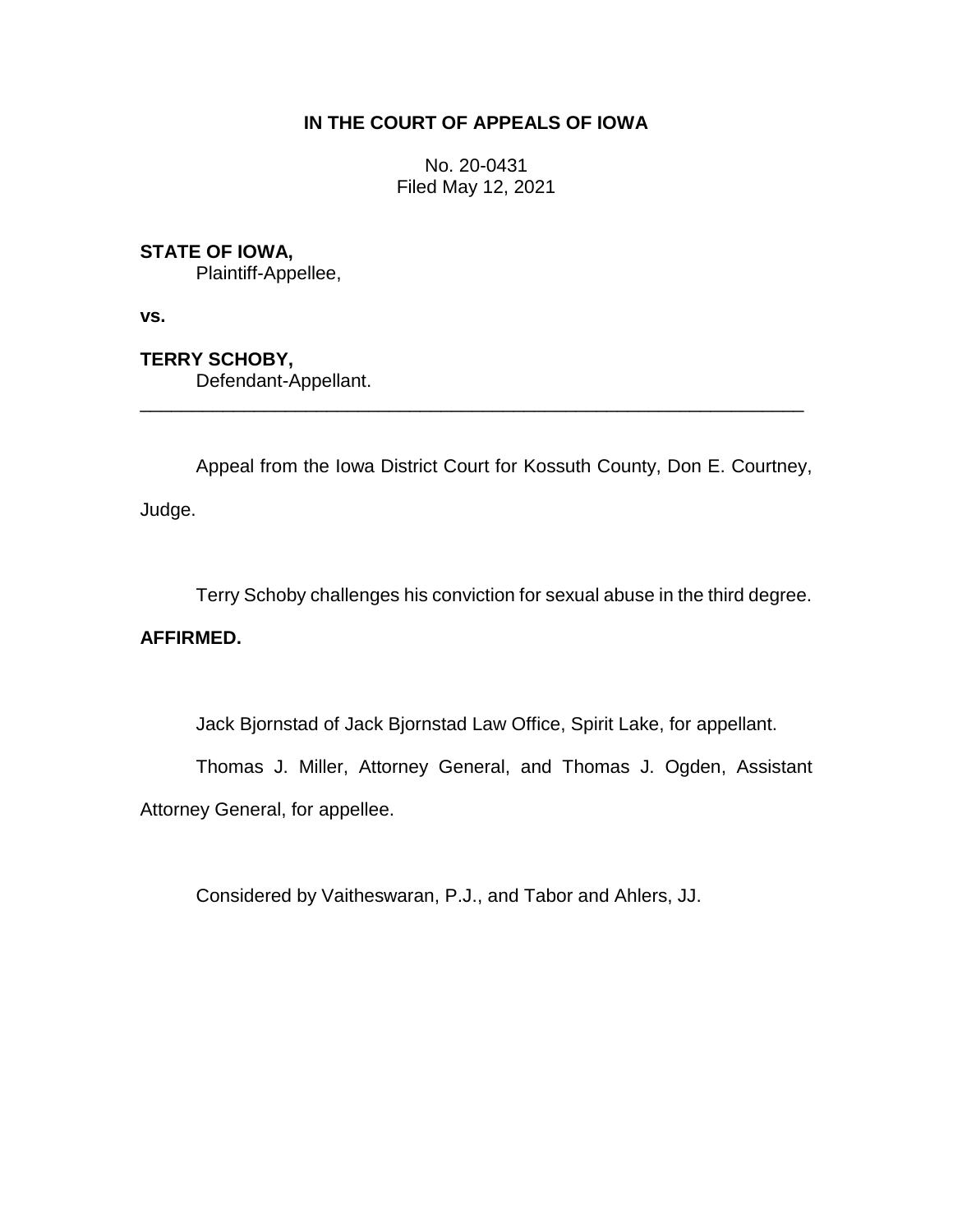### **AHLERS, Judge.**

 $\overline{a}$ 

Shortly after the death of their father in September 2018, Terry Schoby and his brother got together at their father's house to make funeral arrangements. The brother was accompanied by his girlfriend, B.B. The two brothers, their sister, and B.B. ran errands related to the funeral arrangements throughout the day. While doing so, the two brothers and B.B. consumed alcohol.

That evening, the brothers returned to their father's house along with B.B. Toward the end of the evening, the brother was asleep or passed out on the sofa. When B.B. tried to awaken the brother to get him to go to bed, the brother woke up enough to say he intended to sleep on the sofa, so he was left to do that. B.B. went to the bedroom in which she intended to sleep and fell asleep on the bed. She was awakened by Schoby coming into the room and getting in the bed. It was undisputed that sex acts occurred in the first bedroom, followed by Schoby pulling B.B. by her hair<sup>1</sup> to a second bedroom, and additional sex acts occurred in the second bedroom. During the encounter, the brother awoke and came to look for B.B. and Schoby. When they heard the brother coming down the hallway, Schoby hid in the closet while B.B. stood against the wall in an apparent attempt to stay out of sight. The brother turned on the light and saw B.B.

After multiple inquiries by the brother as to what was going on, B.B. told the brother Schoby raped her. The brother called the police, and an investigation ensued. B.B. consistently asserted Schoby forcibly had sex with her against her

2

<sup>&</sup>lt;sup>1</sup> B.B. testified Schoby dragged her by the hair from the first bedroom to the second bedroom on her hands and knees. Schoby testified he grabbed her hair and "walked her like a dog" on her hands and feet from one bedroom to the other.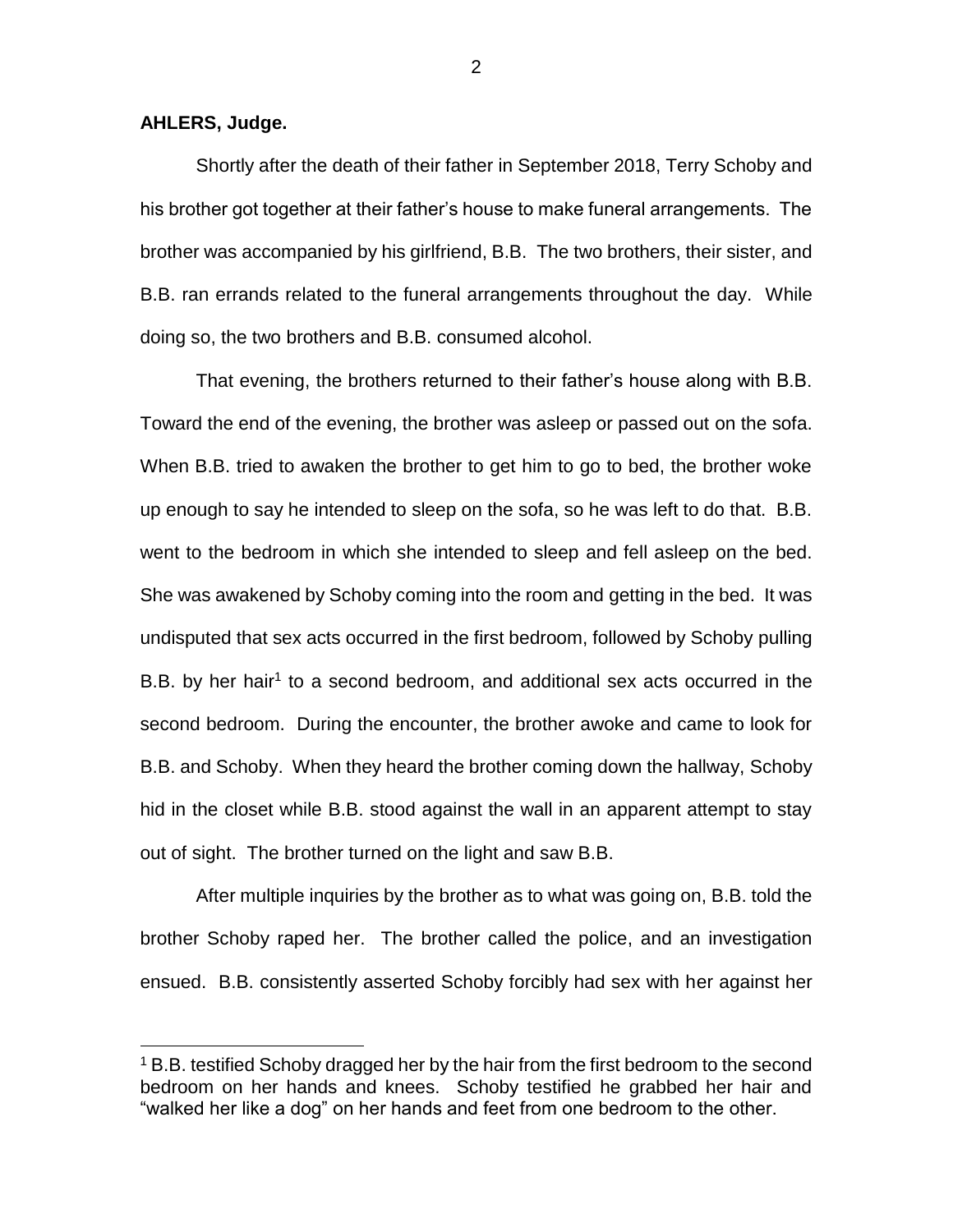will under threat that Schoby would kill his brother if B.B. made any noise. Schoby admitted he and B.B. had sex, including rough sex that involved strangulation, gagging, and hair pulling, but he claimed it was consensual and the roughness was mutually agreeable role playing.

### **I. Background of the Charge, Jury Instructions, and Trial**

The State charged Schoby with sexual abuse in the second degree, and the case went to a jury trial. B.B. and Schoby testified to their conflicting versions of events at trial. The jury found Schoby not guilty of sexual abuse in the second degree but found him guilty of the lesser-included offense of sexual abuse in the third degree based on the "force or against the will" variation of that crime. *See* Iowa Code § 709.4(1)(a) (2018) (making it sexual abuse in the third degree to perform a sex act "by force or against the will of the other person").

The marshaling instruction<sup>2</sup> given to the jury for the lesser included offense of sexual abuse in the third degree stated:

The State must prove both of the following elements of sexual abuse in the third degree:

1. On or about the 28th day of September, 2018, the defendant performed a sex act with [B.B.].

2. The defendant performed the sex act by force or against the will of [B.B.].

If the State has proved both of the elements, the defendant is guilty of sexual abuse in the third degree. If the State has failed to prove both of the elements, the defendant is not guilty of sexual abuse in the third degree.

 $\overline{a}$ 

<sup>&</sup>lt;sup>2</sup> "A marshaling instruction is one that 'sets out, hopefully in plain language, what the State must show in order to convict the defendant of the crime charged.'" *State v. Kuhn*, No. 19-1895, 2021 WL 1017128, at \*3 n.6 (Iowa Ct. App. Mar. 17, 2021) (quoting *State v. Kuhse*, 937 N.W.2d 622, 633 (Iowa 2020) (Appel, J., concurring specially)).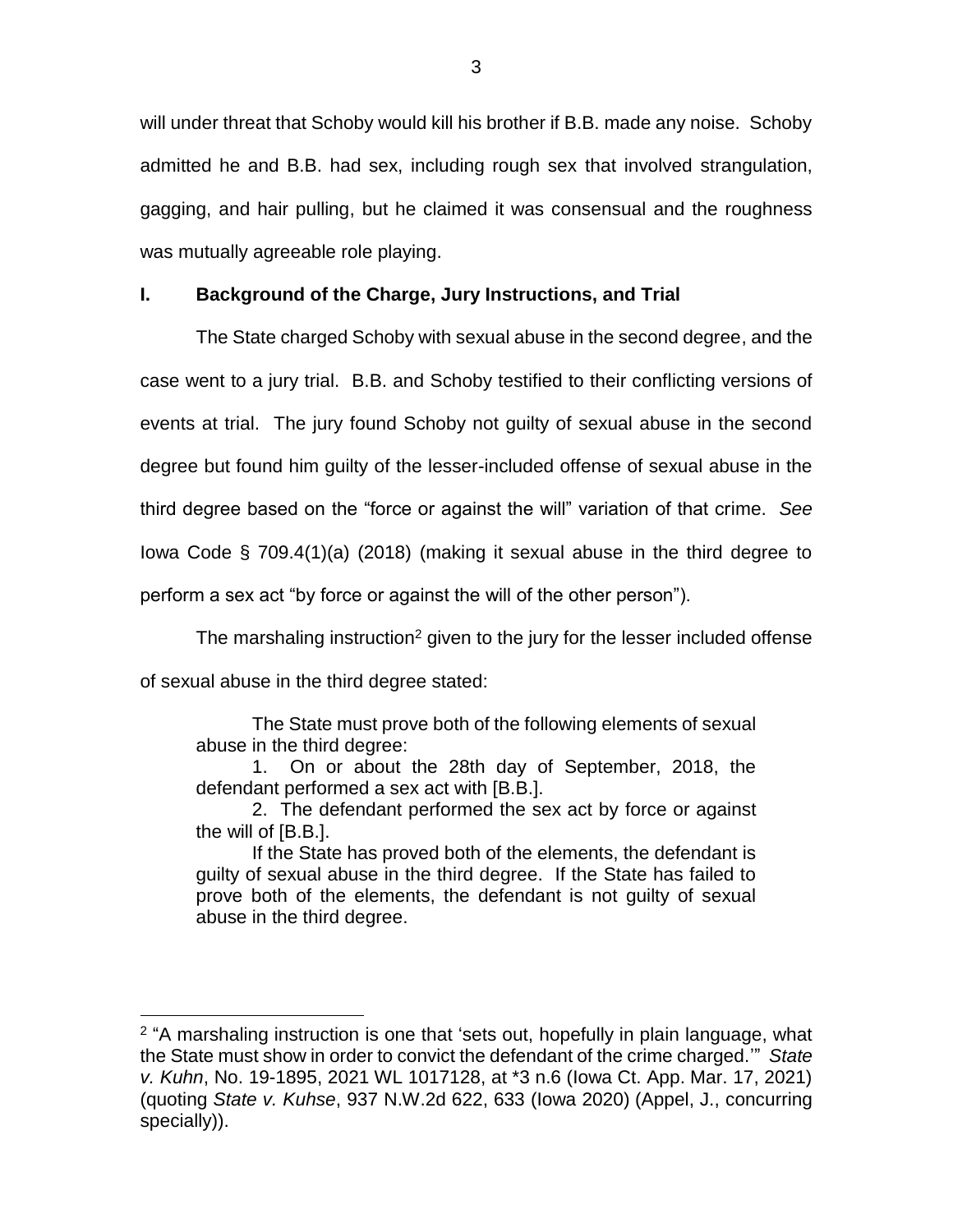Schoby objected to the instruction and requested an alternative wording for the second element. Schoby proposed adding the modifier "unwelcome" to the second element, so the State would be required to prove Schoby performed the sex act "by unwelcome force or against the will of B.B." Schoby claimed adding "unwelcome" would make it clear the State was required to prove the force involved was without B.B.'s consent. Without the "unwelcome" modifier, Schoby claimed the marshaling instruction would mislead the jury and permit the jury to find him guilty of the offense even if it found the two had forceful but consensual sex. The district court rejected Schoby's proposed modification and gave the instruction as quoted. After being found guilty of the offense, Schoby's motions in arrest of judgment and for new trial were denied, and he was sentenced accordingly.

#### **II. The Issue on Appeal**

On appeal, Schoby asserts he is entitled to a new trial based on the claimed instructional error. He claims he was entitled to the modified instruction because it is a correct statement of the law and was supported by substantial evidence and the failure to give the modified instruction was prejudicial and also deprived him of his due process right to a fair trial.

### **III. Standard of Review**

"We review challenges to jury instructions for correction of errors at law." *State v. Bynum*, 937 N.W.2d 319, 324 (Iowa 2020) (quoting *State v. Guerrero Cordera*, 861 N.W.2d 253, 257-58 (Iowa 2015)). "[W]e generally review a district court's refusal to give a requested instruction for errors at law; however, if the jury instruction is not required but discretionary, we review for an abuse of discretion."

4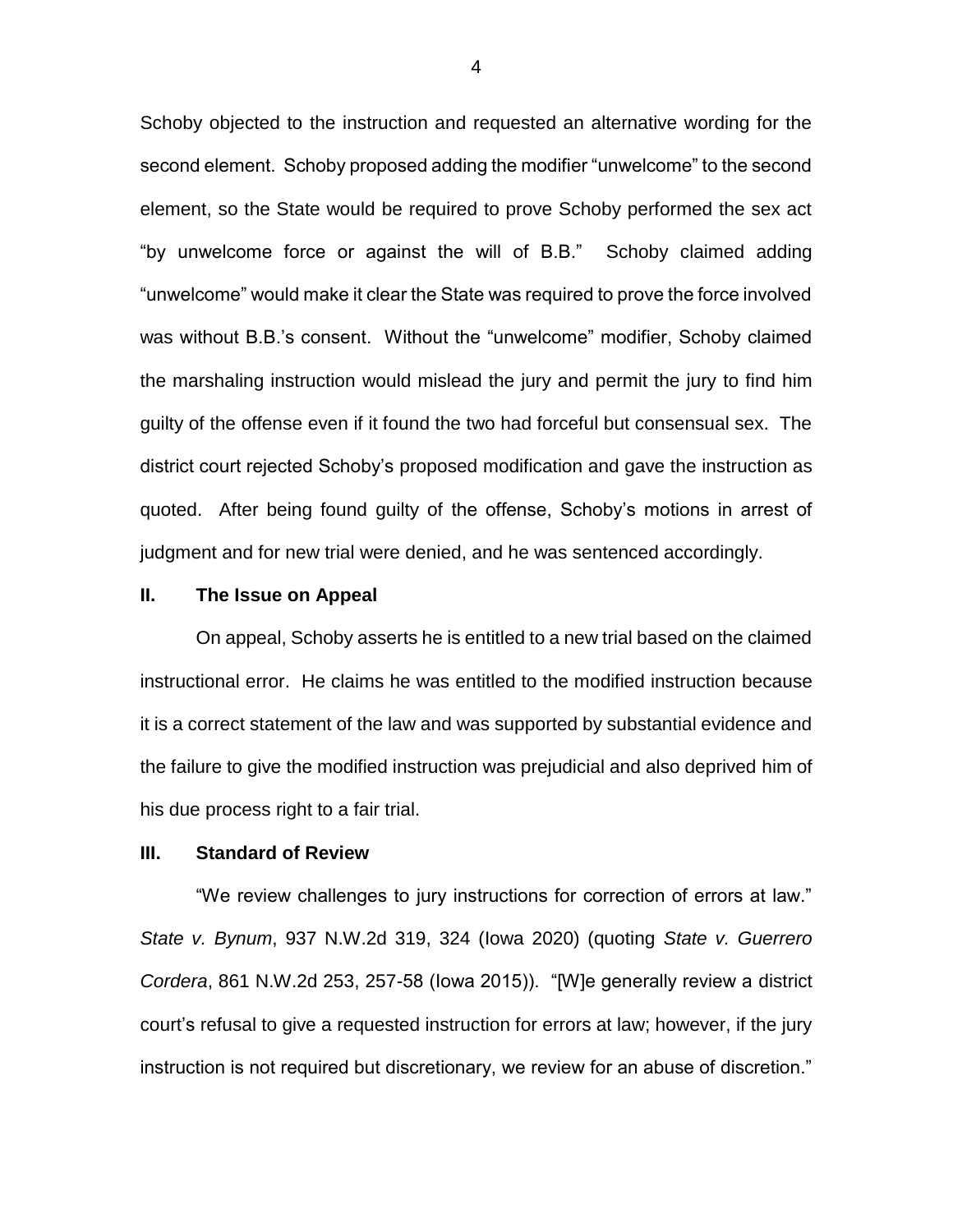*Id*. (alteration in original) (quoting *State v. Plain*, 898 N.W.2d 801, 811 (Iowa 2017)).

We review claims of violations of constitutional rights de novo. *State v. Smith*, \_\_\_ N.W.2d \_\_\_, 2021 WL 1323520, at \*3 (Iowa 2021). A jury instruction in a criminal case violates due process if it fails to give effect to the requirement that the State prove every element of the offense. *Middleton v. McNeil*, 541 U.S. 433, 437 (2004). "Nonetheless, not every ambiguity, inconsistency, or deficiency in a jury instruction rises to the level of a due process violation." *Id.* A faulty instruction only rises to that level when it "so infected the entire trial that the resulting conviction violates due process." *Id.* (quoting *Estelle v. McGuire*, 502 U.S. 62, 72 (1991)).

#### **IV. Analysis**

Schoby is correct in asserting he is entitled to a requested instruction provided the instruction correctly states the law, is supported by substantial evidence, and is not stated elsewhere in the instructions. *See, e.g.*, *Weyerhaeuser Co. v. Thermogas Co.*, 620 N.W.2d 819, 823–24 (Iowa 2000). However, the district court was not obligated to instruct in the language requested by Schoby, so long as the topic is covered by the instructions as a whole. *See State v. Booth-Harris*, 942 N.W.2d 562, 581 (Iowa 2020); *State v. Becker*, 818 N.W.2d 135, 141– 42 (Iowa 2012), *overruled on other grounds by Alcala v. Marriott Int'l, Inc.*, 880 N.W.2d 699, 708 n.3 (Iowa 2016). Further, erroneous jury instructions warrant reversal only when prejudice results. *State v. Shorter*, 945 N.W.2d 1, 9 (Iowa 2020). "[P]rejudice results when jury instructions mislead the jury or materially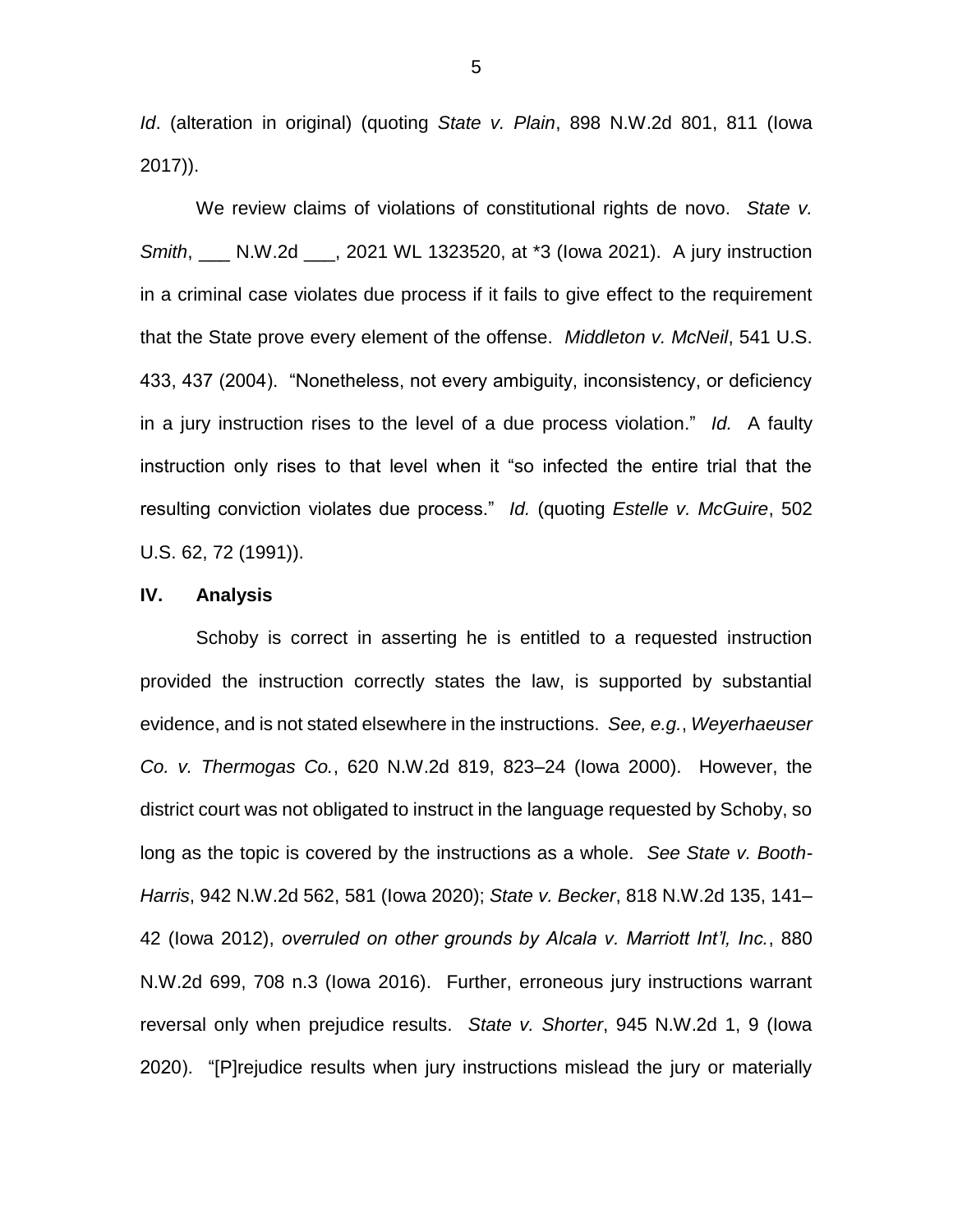misstate the law." *Id.* (quoting *State v. Benson*, 919 N.W.2d 237, 241–42 (Iowa 2018)).

Schoby does not claim the challenged marshaling instruction misstates the law. Rather, he claims it misled or confused the jury based on the unique facts of this case. To determine whether a jury instruction is misleading or confusing, we look at "what the language of the instruction would mean to a reasonable jury." *Rivera v. Woodward Res. Ctr.*, 865 N.W.2d 887, 904 (Iowa 2015). Here, the battle lines were clearly drawn by the manner in which the case was tried. *See State v. Davis*, 951 N.W.2d 8, 18–19 (Iowa 2020) (considering the evidence presented and "how the case was tried" in determining whether prejudicial instructional error occurred). The State urged the jury to conclude Schoby forced himself upon B.B. and had sex with her without her consent. Schoby urged the jury to conclude the sex was consensual and any forcefulness that occurred was part of mutual and consensual role-playing. Given these starkly different positions, we do not see the marshaling instruction as sowing any seeds of confusion with the jury. To accept Schoby's theory would require a belief the jury may have thought the jury instruction required them to find Schoby guilty even though the sex acts in question were undertaken by completely consenting adults engaged in rough role-playing. We do not take such a dim view of the jury's collective common sense. The marshaling instruction's reference to "by force or against the will of [B.B.]," coupled with the fact the State never presented any evidence or argument suggesting the jury could find Schoby guilty on Schoby's feared interpretation of the instruction, made it clear the jury could only find Schoby guilty if it determined the sex acts he performed with B.B. were nonconsensual. Finding the challenged instruction not